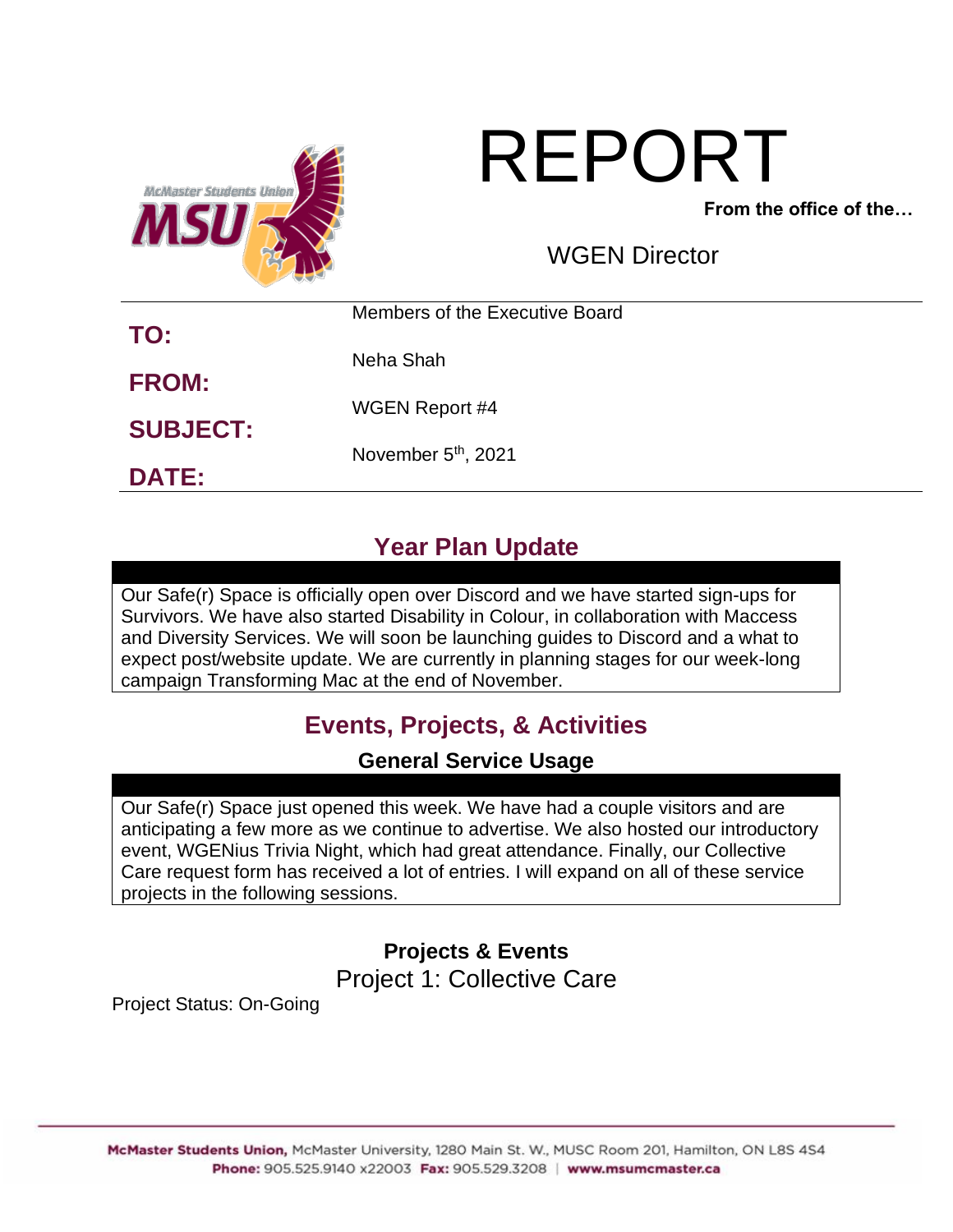#### **General Information:**

Collective Care is our virtual resource program in collaboration with SHEC and now OPIRG. Anika and I have started a working partnership with OPIRG for Collective Care. They will be helping us fund and advertise the initiative, and have also offered help with any logistical work we have to do. Collective Care is currently open and we have received over 15 requests so far. We will be meeting to go over these requests and send in purchase orders over the weekend.

# Project 2: Physical Resources

Project Status: On-Going

Now that we have approval for in-person resources, we are working on restocking and will be releasing a request form. We are hoping to get menstrual products at a wholesale price, and my Resources Coordinator has sent out some emails about this but we have not yet received a response. We will be sending in Purchase Orders within the next week and the form will go live once we have restocked some items.

## Project 3: Safe(r) Space

Project Status: On-Going

Our Safe(r) Space opened this week over Discord. We have been navigating a few technical difficulties this week but most things seem to be running smoothly now. Our Training & Development Coordinator, Misha, put together a great guide to using Discord for the volunteers and will soon be making one for our community. I hope to create an introductory guide to safe(r) spaces and a "what to expect" sort of project to be released at some point next semester.

# Project 4: WGENius

Project Status: Complete

Our introductory WGENius event ran on November 3<sup>rd</sup>. We had great attendance (16 registrations; 7 community members ended up coming) despite only promoting it for 2 days. It was a great evening of trivia and conversations afterwards. It was also a great opportunity for the Events & Advocacy Committee to transition into their roles and for our CEP/Logistics execs, (Megan, Bethel, and Olivia) to plan their first event ahead of Transforming Mac.

Project 5: Meet the Execs/Volunteers Project Status: Complete/Upcoming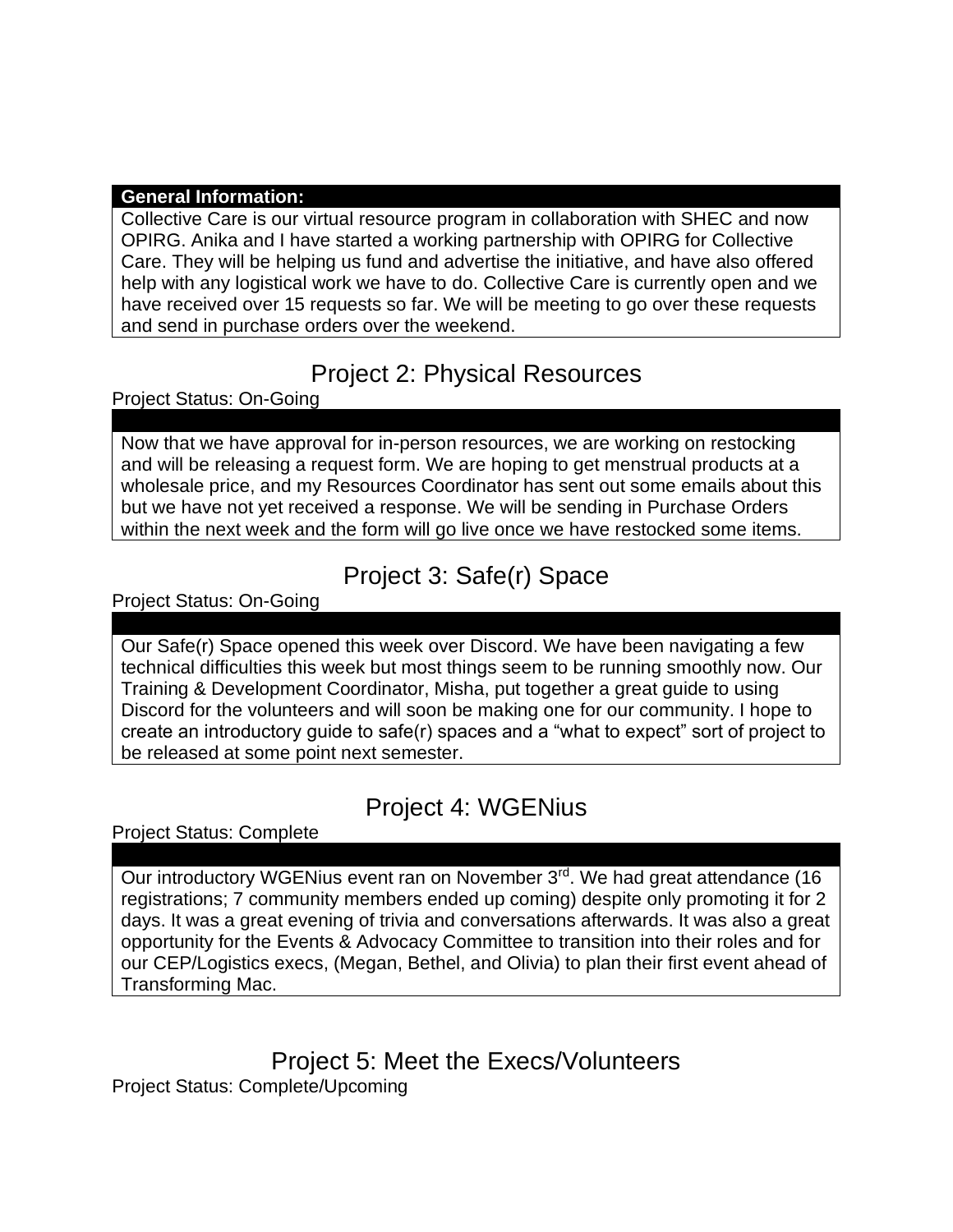Our promo execs are launched and completed posting our "meet the execs" series on Instagram. We are currently working on our volunteer interests schedule so that space user can choose a time to enter the space based on the interests of the volunteer on shift at that time.

## Project 6: Menstrual Advocacy

Project Status: Upcoming

We are hoping to use our platform to advocate for free menstrual products in the allgenders washrooms on campus. While WGEN is a great resource for free menstrual products, our physical space is not well-situated to meet urgent menstrual product needs outside of MUSC. I have proposed this idea to the Gender & Sexuality Working Group at PACBIC will be meeting with the PACBIC organizer to see how to move forward with this project.

## Project 7: Inclusivity Survey/Transparency Project Project Status: Upcoming

I have started brainstorming questions for WGEN's inclusivity survey and outlining information that should be put on our website.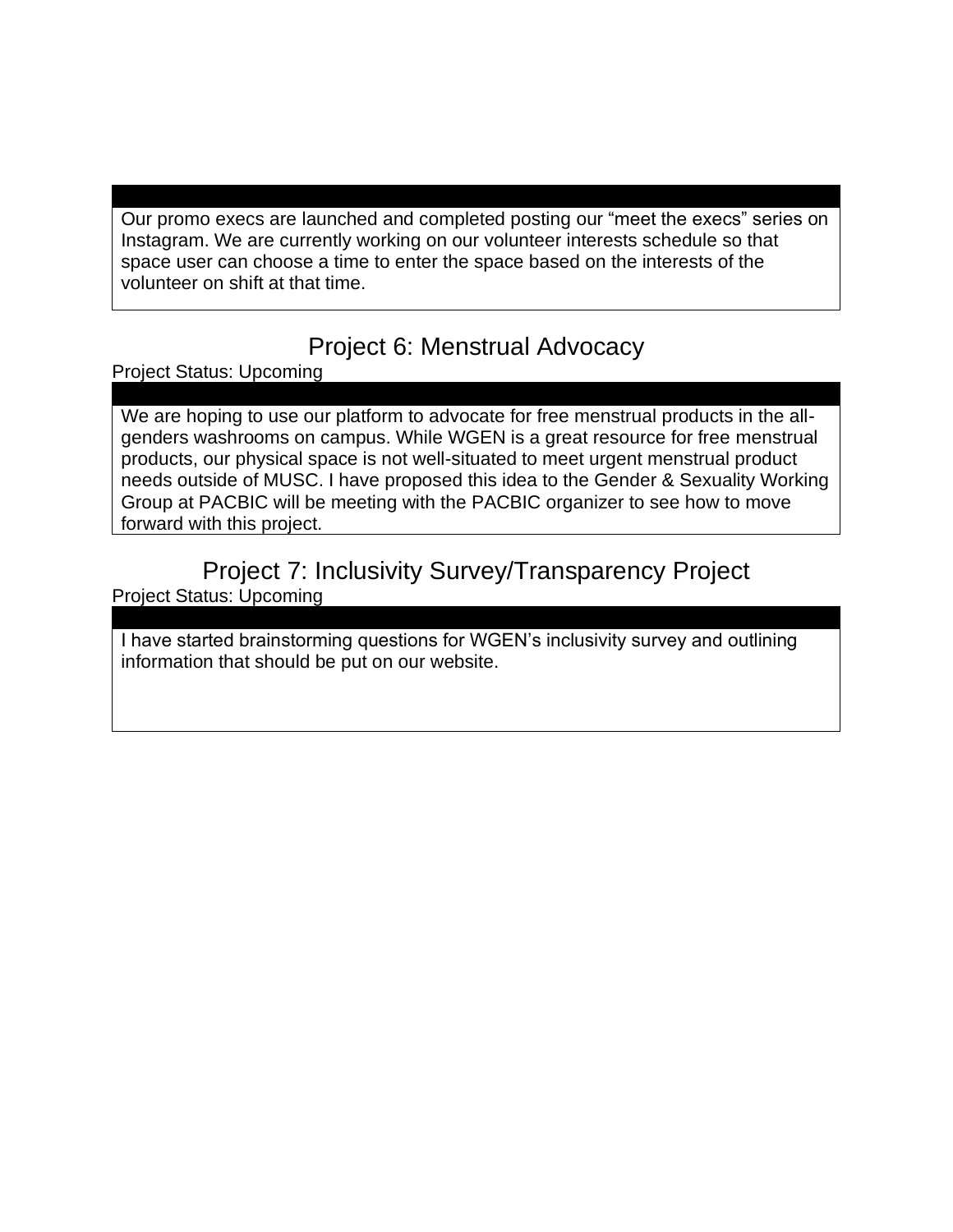# **Outreach & Promotions**

### **Summary**

Our Meet the Execs project received a lot of engagement on our socials, which possibly helped with the success of our WGENius post. I will be working to update our website over the coming weeks. I am also going through all our Instagram posts to make "guides" (a new feature on commercial Instagram accounts) that can help new followers get a sense of what we do and what services we offer. During Transforming Mac we hope to do a giveaway as well as some kind of interactive activity over Instagram.

## **Promotional Materials**



## **Social Media Engagement** Instagram (Last 30 Days)

*Table 1: Instagram Engagement Insights*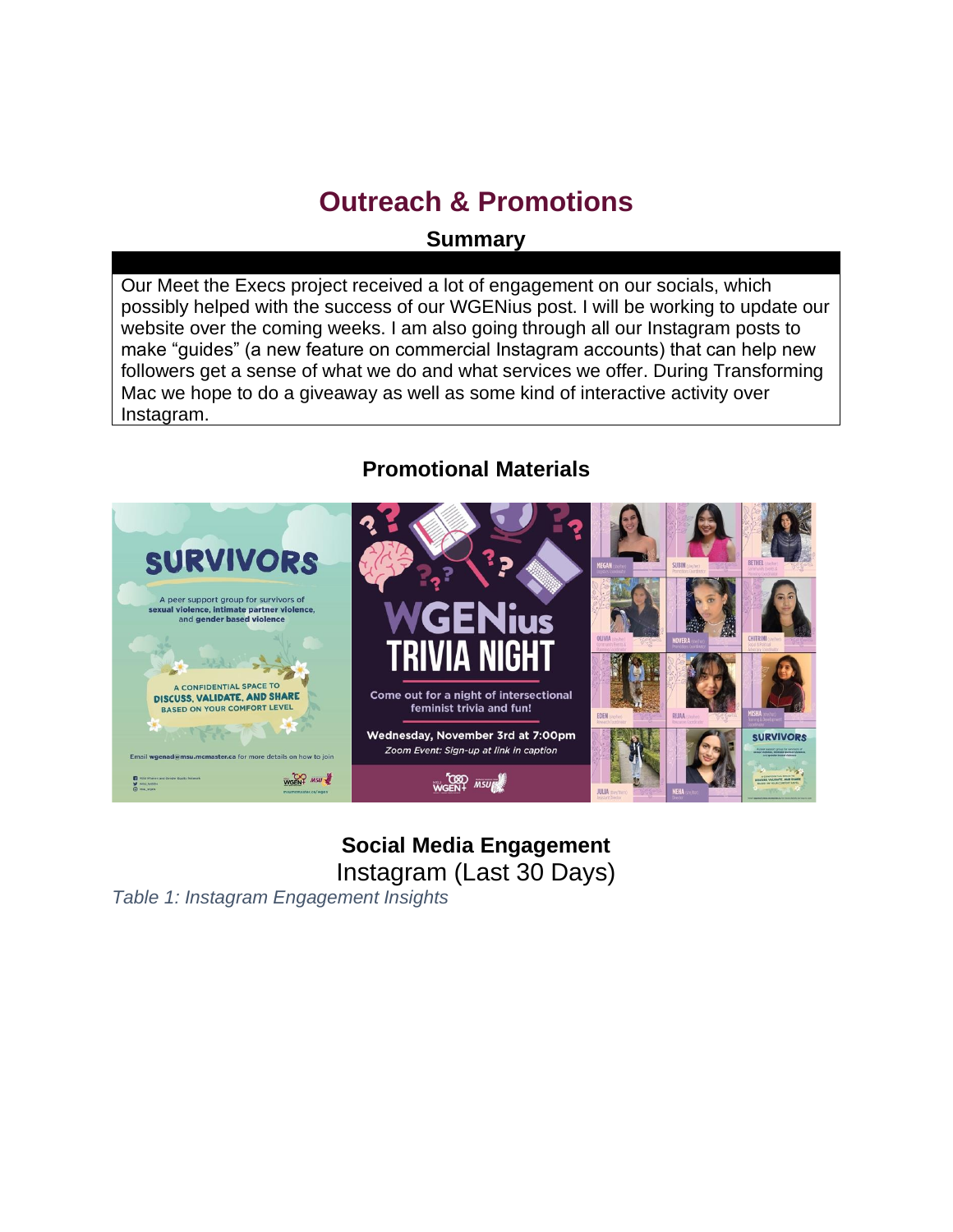

## **Finances**

WGEN will be purchasing more physical resources for our in-person resources offerings next week, which we anticipate will be quite costly. We have secured \$3000 in funding for Collective Care so much (\$500 from PACBIC, \$500 from the MSU, and \$2000 from OPIRG whom we have a working partnership with). We have also spent some of our promotional budget to create the Meet the Execs campaign and to purchase the multi-event package from the Underground for Transforming Mac. The last expense was \$96 for the WGENius event where we gave out three prizes to our Kahoot winners.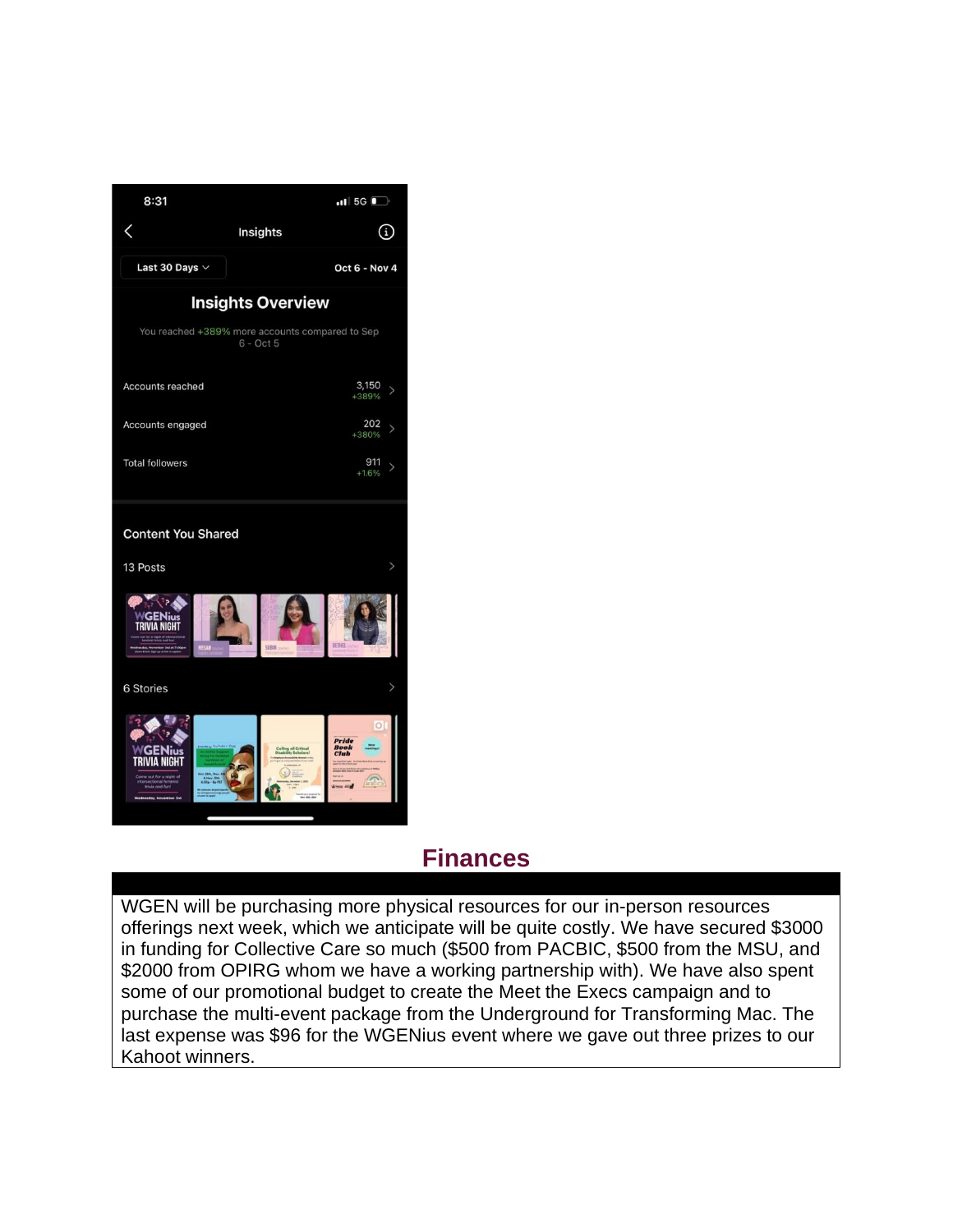## **Budget Summary**

*Table 2: Budget Tracker*

| 6501-0308 | <b>WGEN - ADVERTISING &amp; PROMOTION</b> | \$2,000.00 |                      |  |
|-----------|-------------------------------------------|------------|----------------------|--|
|           | Meet the Execs Intro Campaign             |            | \$165.00<br>standing |  |
|           |                                           |            |                      |  |
|           |                                           |            |                      |  |
|           |                                           |            |                      |  |
|           |                                           |            |                      |  |
|           |                                           |            |                      |  |
|           |                                           |            |                      |  |
|           |                                           |            |                      |  |
|           |                                           |            |                      |  |
|           |                                           |            |                      |  |
|           |                                           |            |                      |  |
|           | TOTAL SPENT IN LINE                       | \$165.00   |                      |  |
|           | <b>REMAINING IN LINE</b>                  | \$1,835.00 |                      |  |

# **Executives and Volunteers**

All volunteers have received all their WGEN training and have begun their roles. Our SPA and Research executives, Chitrini and Eden, are hard at work at some of their projects that will be coming out over the semester. I would specifically like to highlight our Training & Development Coordinator, Misha, who worked really hard to get the Discord space up and running and to create a Discord guide for volunteers. The Promotions execs, Nova and Subin, and CEP/Logistics execs, Olivia, Bethel, and Megan, have also been hard at work planning WGENius and Transforming Mac. Our Resources Coordinator, Rijaa, has been looking into getting menstrual products at wholesale price and helping coordinate in-person resource delivery.